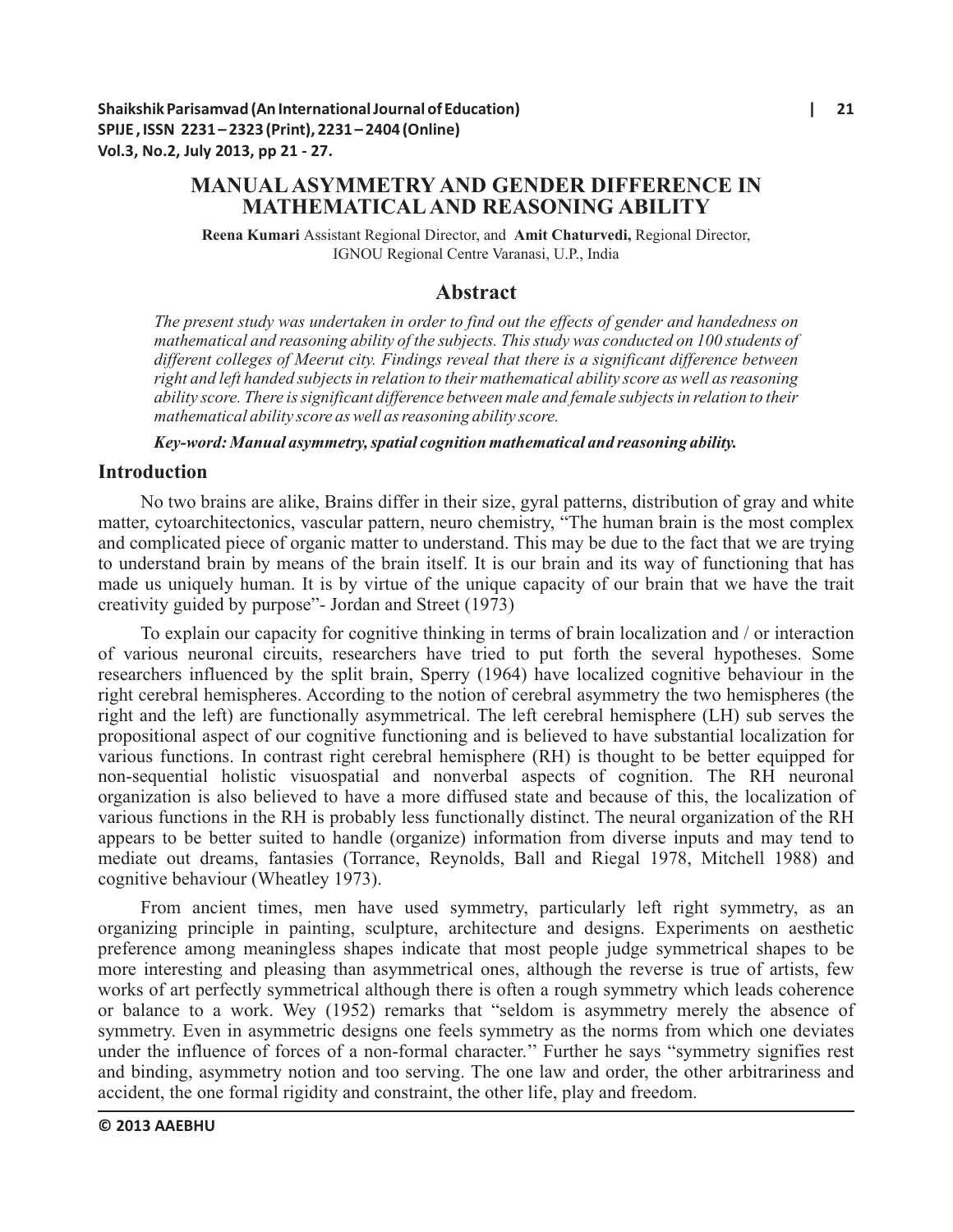One of the most obvious source of individual variation in the behaviour of humans is gender; males and females behave differently. The question is whether any differences in cognitive behaviours between males and females can be attributed to biological differences between the brains of two sexes. If any one principle can be abstracted to distinguish the sexes, it is that females tend to be more fluent than males in the use of language and males tend to be better than females at spatial analysis. There differences have been attributed to the possibility of a difference in the pattern of cerebral organization between the sexes.

The place to start in the study of cognitive difference between males and females is with the 'Psychology of Sex difference', a book published by McCoby and Jacklin in 1974. In their thorough review of the literature to 1974, they found four reliable sex differences. First girls have greater verbal ability than boys. At about age 11, the sexes begin to diverge, with female superiority increasing through high school and possibly beyond. Girls score higher on tasks involving both receptive and productive language and on high level verbal tasks.

Second, males excel in visual spatial ability. This means that on tests of recall and detection of shapes, mental rotation of two or three dimensional figures, geometry, maze learning, map reading, aiming at tracking objects and geographical knowledge, males performs better on average than do females.

Third, boys excel in mathematical ability. Although the two sexes are similar in their early acquisition of quantitative concepts and their mastery of arithmetic begins at about age 12 to 13 boys mathematical skills increase faster than girls. The better mathematical skills of boys is partly a function of the number of mathematics course since boys do take more courses but this accounts for only part of the difference. Recently a controversy has arisen over the basis of sex difference but there is a little argument over the fact that males perform at math.

Three tests were given to school age children and sex difference was found on two of the tests. On the 'Draw a bicycle test' males performed better than females, on the 'Chicago Word Fluency Test' females performed better at same ages by as much as 10 words than males. On the copy and recall of the Rey figure there was not sex difference.

The sex difference described by McCoby and Jacklin have often been described as a spatial advantage for males and a verbal advantage for females but more recent researches indicate that this dichotomy is too simple. There is a broader pattern of differences that can not be labeled easily as verbal and spatial. According to Harshman and his co workers recent review, females excel at both perceptual speed and visual memory whereas males are better, at perceptual closure and the disembedding of visual pattern from complex arrays. The fact that female are superior at perceptual speed and visual memory is not predicted from a simple "verbal" description of their superior abilities, although males still appear to perform best at spatial type tests. Finally some researchers have been impressed by anecdotal evidence that males appear to excel at chess and musical composition. In the Soviet Union, Where chess is a national pastime, no women have achieved grand master status and women compete in separate tournaments. In music women appear to be as competent in performing as men but fewer excel in composition. It has been suggested that men have an advantage in these fields because both involve spatial ability.

Major sex differences in intellectual function seem to lie in patterns of ability rather than in overall level of intelligence (I.Q.).We are all aware that people have different intellectual strengths. Some are especially good with words, other at using objects for instance, at constructing of fixing things. In the same fashion, two individuals may have the same overall intelligence but have varying pattern of ability.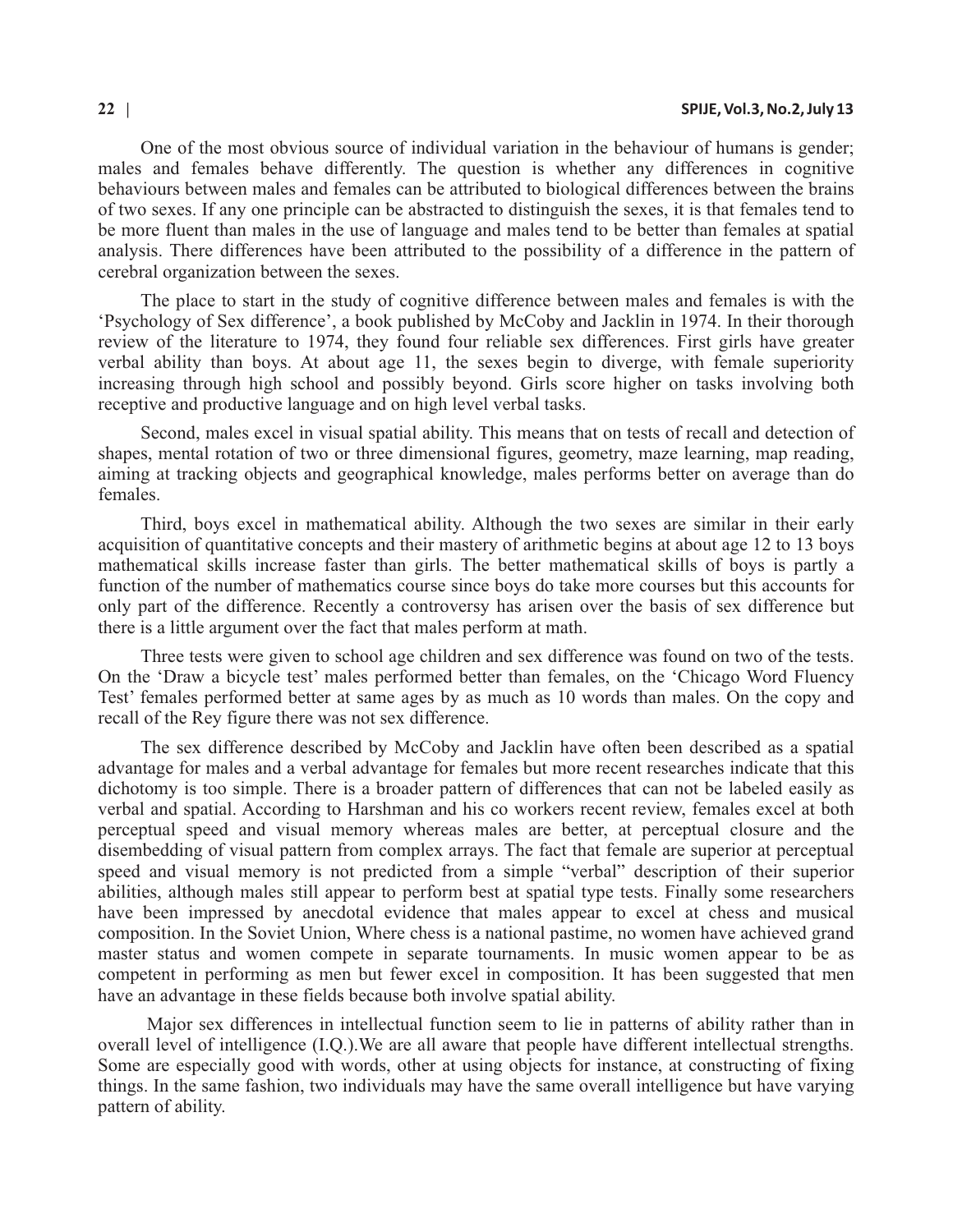### **On the basis of review of literature following hypothesis regarding the above mentioned factors were formulated:**

- (1) There would be significant difference between the mean Mathematical ability score of right and left handed subjects.
- (2) There would be significant difference between mean reasoning ability scores of right and left handed subjects.
- (3) There would be significant difference between the mean Mathematical ability scores of male and female subjects.
- (4) There would be significant difference between mean reasoning ability scores of male and female subjects.

### **Method:**

**Sample:** - The present study is conducted on the population of students aged from 15 to 25 of Meerut City. For this purpose 3 schools and 2 colleges were approached. One hundred subjects (50 males and 50 females) participated in the present study. 50 subjects were left handed (25 males and 25 females) and 50 subjects were right handed (25 males and 25 females). None of these subjects had known neurological disorder. The selection of the sampled subjects from the total incidental population was done with the use incidental method of sampling. Those present in the class of the first day of data collection were included in the sample. Moreover selected sample was matched in terms of their gender and handedness.

#### **Tools:**

The following tools were used-

- **(1) Handedness Questionnaire:** It consists 15 items. It was based on the shorter version of Waterloo handedness questionnaire (Steenhuis & Bryden 1989). The subjects were asked to mark any of the five response categories i.e. always left, usually left, equal, usually right and always right.
- **(2) Mathematical Ability Test:** It is self prepared by the researcher. It consists of 25 sums. Each sum has five alternatives. Subjects were asked to mark correct alternatives for each sum. Time limit was 20 minutes.
- **(3) Reasoning Ability Test:** It is self prepared by the researcher. It consists of 15 nonverbal problems of reasoning. Time limit was 15 minutes. Subjects were asked to mark correct answer for each problem.

The above mentioned measuring devices were administered to the subject in small groups (4 to 5 subjects) after establishing rapport with them.

### **Result and Discussion:**

**Mathematical ability:** In order to test the hypothesis that there would be significant difference between the mean mathematical scores of right and left handed subjects. Students were classified into two groups right and left handed subjects on the basis of their response in handedness questionnaire. Analysis of variance (ANOVA) and Mean was used to analyze the results.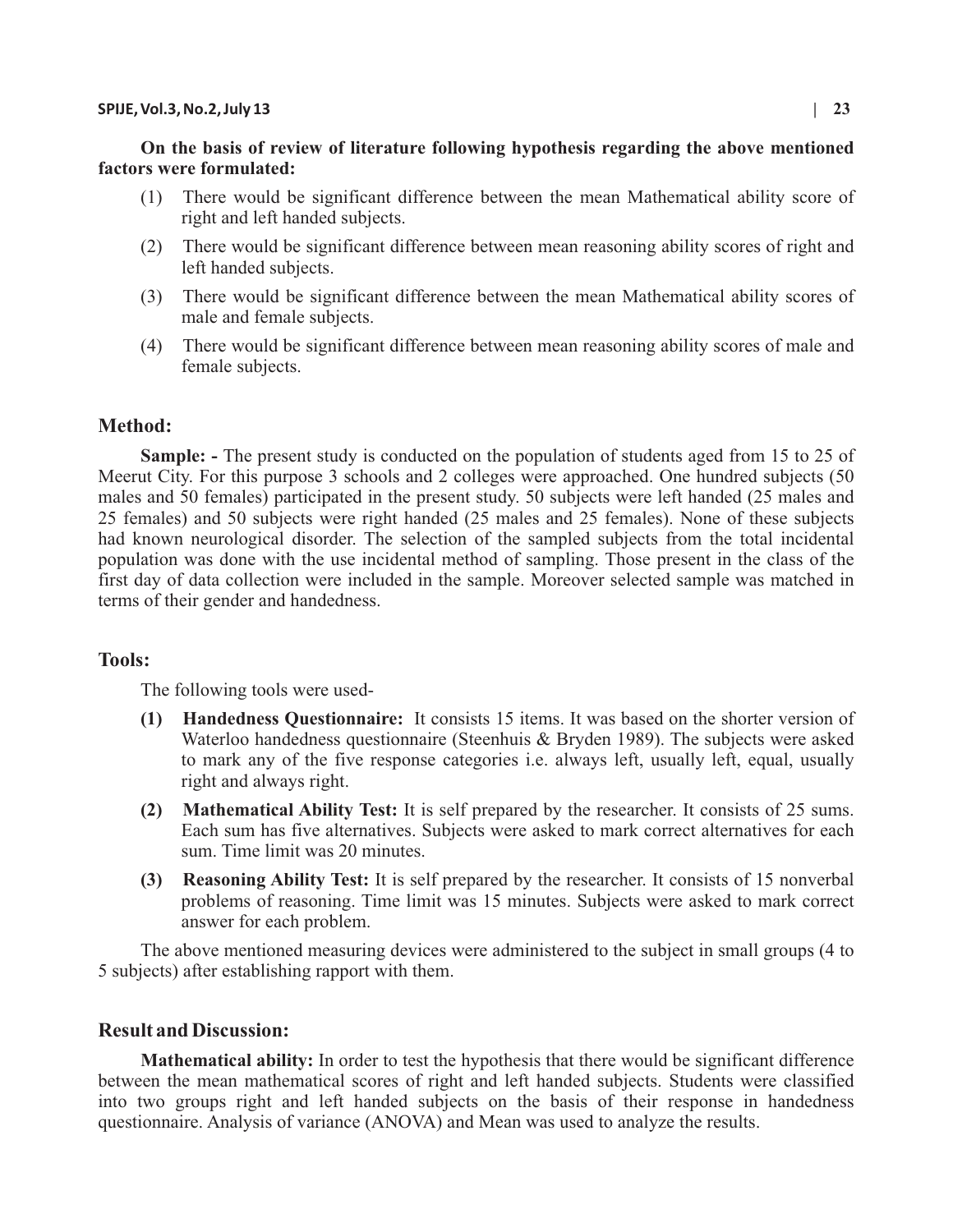## **Table1: One Way Analysis of Variance for Right and Left Handed Subjects with respect to their Mathematical Ability Scores:**

| <b>Source of Variance</b> | <b>Sum of Squares</b> | d.f. | <b>Mean Square</b> | <b>F-Ratio</b> |
|---------------------------|-----------------------|------|--------------------|----------------|
|                           |                       |      | <b>Variance</b>    |                |
| Between Group             | 104.04                |      | 104.04             |                |
| Within Group              | 552.92                | 98   | 5.64               | 18.45*         |

## **Analysis of Variance**

\* Significant at .01 level of significance.

The obtained 'F'-ratio for 'between group' which is 18.45 found to be significant at the level of .01. Hence the hypothesis that there would be significant difference between the mathematical score of right and left handed subjects is accepted, it means there is a significant difference between the two group means with respect to their mathematical ability score.

## **Table2: Means of Mathematical Scores for Right & Left Handed Subjects:**

### **Mean of Mathematical ability Score**

| <b>Subgroup of Sample</b> | Mean  |
|---------------------------|-------|
| 1. Right-Handed Subject   | 21.34 |
| 2. Left-Handed Subjects   | 24.02 |

It is obvious from table 2 that right handed subjects have scored (Mean= 21.34) on mathematical ability test and left handed subjects have scored higher (Mean= 24.02) on mathematical ability test. It means left handed subjects are found better than right hander subjects on mathematical ability test.

### **Table3: One way Analysis Variance (ANOVA) for Male and Female subjects with respect to of their Mathematical ability scores:**

#### **Analysis of Variance**

| Source of Variance | Sum of Squares | d.f. | Mean Square | $F-$     |
|--------------------|----------------|------|-------------|----------|
|                    |                |      | Variance    | Ratio    |
|                    |                |      |             |          |
| Between Group      | 179.56         |      | 179.56      |          |
| Within Group       | 1163.20        | 98   | 11.86       | $15.13*$ |

\*Significant at .01 level of significance.

The obtained 'F'-ratio for 'between group' which is 15.13 found to be significant at the level of .01. Hence the hypothesis that there would be significant difference between the mathematical score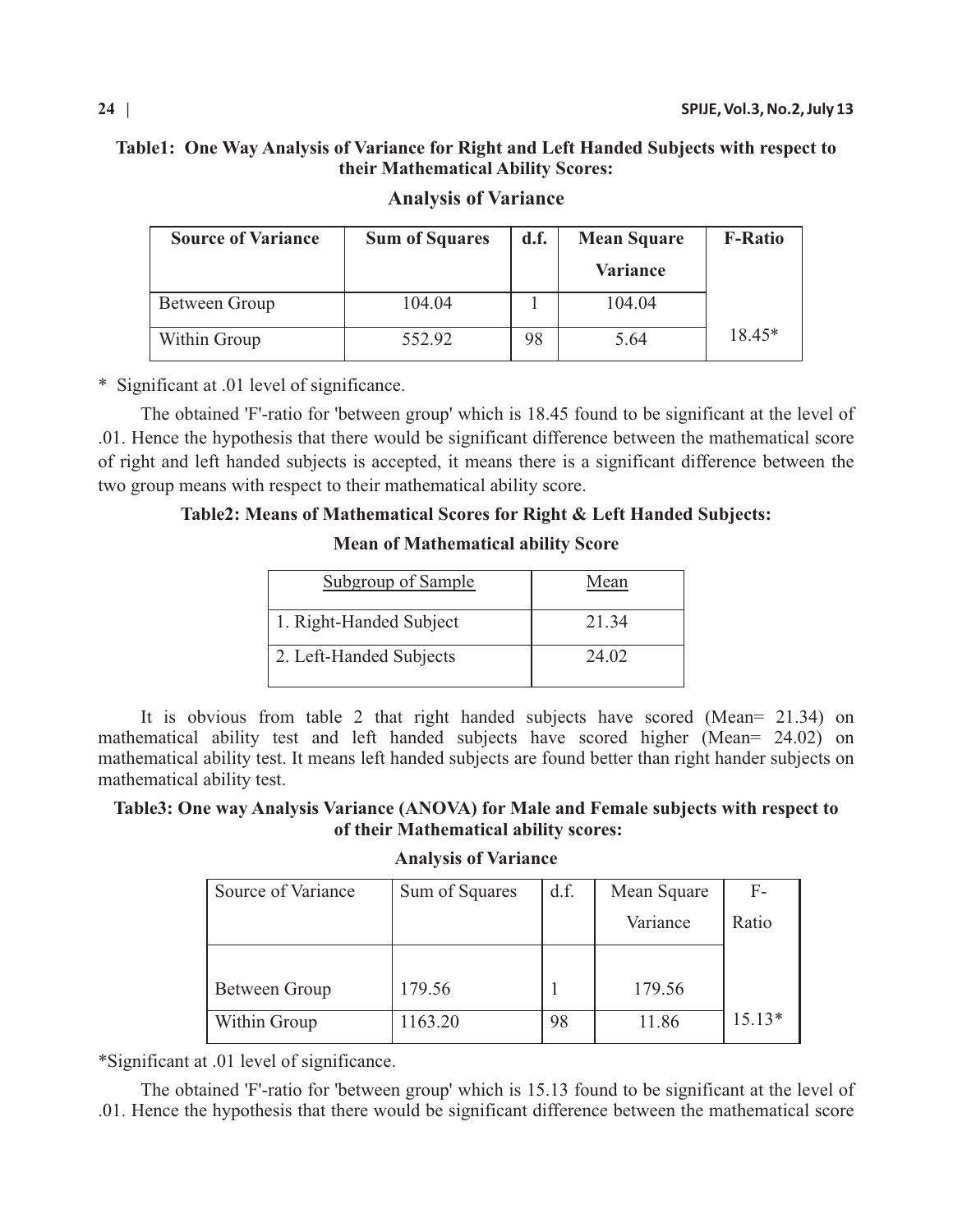#### **SPIJE, Vol.3, No.2, July 13 | 25**

of male and female subjects is accepted, it means there are significant differences between the two group means with respect to their mathematical ability score.

 **Table 4: Means of Mathematical Scores for Male & Female Subjects:** 

| Subgroup of Sample | Mean  |
|--------------------|-------|
| 1. Male Subject    | 23.50 |
| 2. Female Subjects | 21.46 |

**Mean of Mathematical ability Score**

It is apparent from table 4 that male subjects have scored higher (Mean=23.50) than female subjects (Mean=21.46) on mathematical test. Gender had been taken as criterion for classifying subjects into two groups.

**Reasoning Ability:** ANOVA was employed to test the hypothesis that there would be significant difference between the mean reasoning scores of right and left handed subject. Subjects were classified into two groups on the basis of their response given in the handedness questionnaire.

### **Table 5- One Way Analysis of Variance for Right and Left handed subjects with respect to their Reasoning Ability scores**

| Source of Variance | Sum of Squares | d.f. | Mean Square | F-Ra |
|--------------------|----------------|------|-------------|------|
|                    |                |      | Variance    |      |
| Between Group      | 67.2           |      | 67.2        |      |
| Within Group       | 206.36         | 98   | 2.11        | 31.8 |

**Analysis of Variance**

\*Significant at .01 level of significance.

The obtained 'F'-ratio for 'between group' which is 31.84 found to be significant at the level of .01. Hence the hypothesis that there would be significant difference between the Reasoning ability scores of right and left handed subjects is accepted, it means there are significant difference between the two groups mean with respect to their Reasoning ability score.

**Table 6: Mean of Reasoning Score**

| Subgroup of Sample      | Mean  |
|-------------------------|-------|
| 1. Right-Handed Subject | 11.42 |
| 2. Left-Handed Subjects | 13.22 |

It is evident from Table 6 that right handed subjects have scored (Mean=11.42) and left handed subjects have score higher (Mean=13.22) on reasoning ability test. It means left handed subjects are found to be better than right handed subjects on Reasoning ability test.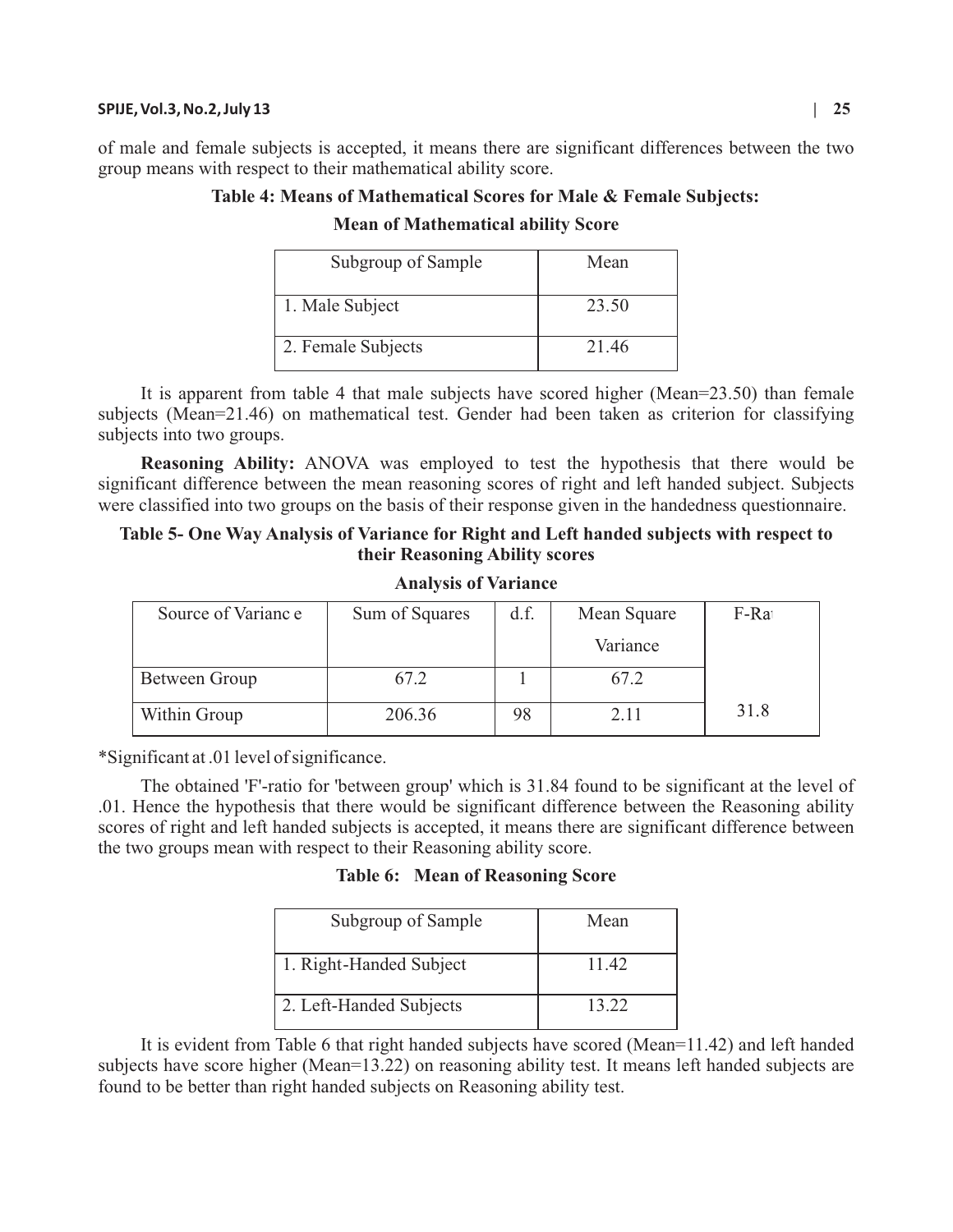# **Table7: One Way Analysis of Variance for Male and Female Subjects with respect to their Reasoning Ability Scores.**

| Source of Variance | Sum of  | d.f. | Mean square | F.    |
|--------------------|---------|------|-------------|-------|
|                    | Squares |      | Variance    | Rat   |
| Between Group      | 228.01  |      | 228.01      | 100.0 |
| Within Group       | 224.02  | 98   | 2.28        |       |

**Analysis of Variance**

\*Significant at .01 level of significance.

The obtained 'F'-ratio for 'between group' which is 100.00 found to be significant at the level of .01. Hence the hypothesis that there would be significant difference between the Reasoning ability scores of male and female subjects is accepted, it means there are significant differences between the two groups mean with respect to their Reasoning ability score

**Table8:**

| <b>Means of Reasoning Scores</b> |       |  |  |  |
|----------------------------------|-------|--|--|--|
| Subgroup of the Sample           | Mean  |  |  |  |
| 1. Male subjects                 | 14.02 |  |  |  |
| 2. Female subjects               | 11.00 |  |  |  |

It is obvious from table 8 that male subjects have scored higher (Mean=14.02) than female subjects (Mean=11.00) on reasoning ability test. It means male subjects are found better than female subjects on reasoning ability test.

There are several factors which affect mathematical and reasoning ability of the subjects. Researchers have paid their attention on genetic factors. Some researchers have also observed psychological variables like anxiety motivation, intelligence etc as correlates of mathematical and reasoning ability. Handedness and gender as factors of mathematical and reasoning ability has not been given much more attention especially in Indian cross-cultural societies. The findings of the present study were as follows:

- (1) Mathematical ability scores differentiated significantly right and left handed subjects.
- (2) Mathematical ability scores differentiated significantly male and female subjects.
- (3) Reasoning ability scores differentiated significantly right and left handed subjects.
- (4) Reasoning ability scores differentiated significantly male and female subjects.

The following general conclusion can be drawn from the present study:-

- (1) Handedness is substantially significant in affecting the mathematical ability of the subjects.
- (2) Gender of the subjects influence significantly the mathematical ability of the subjects